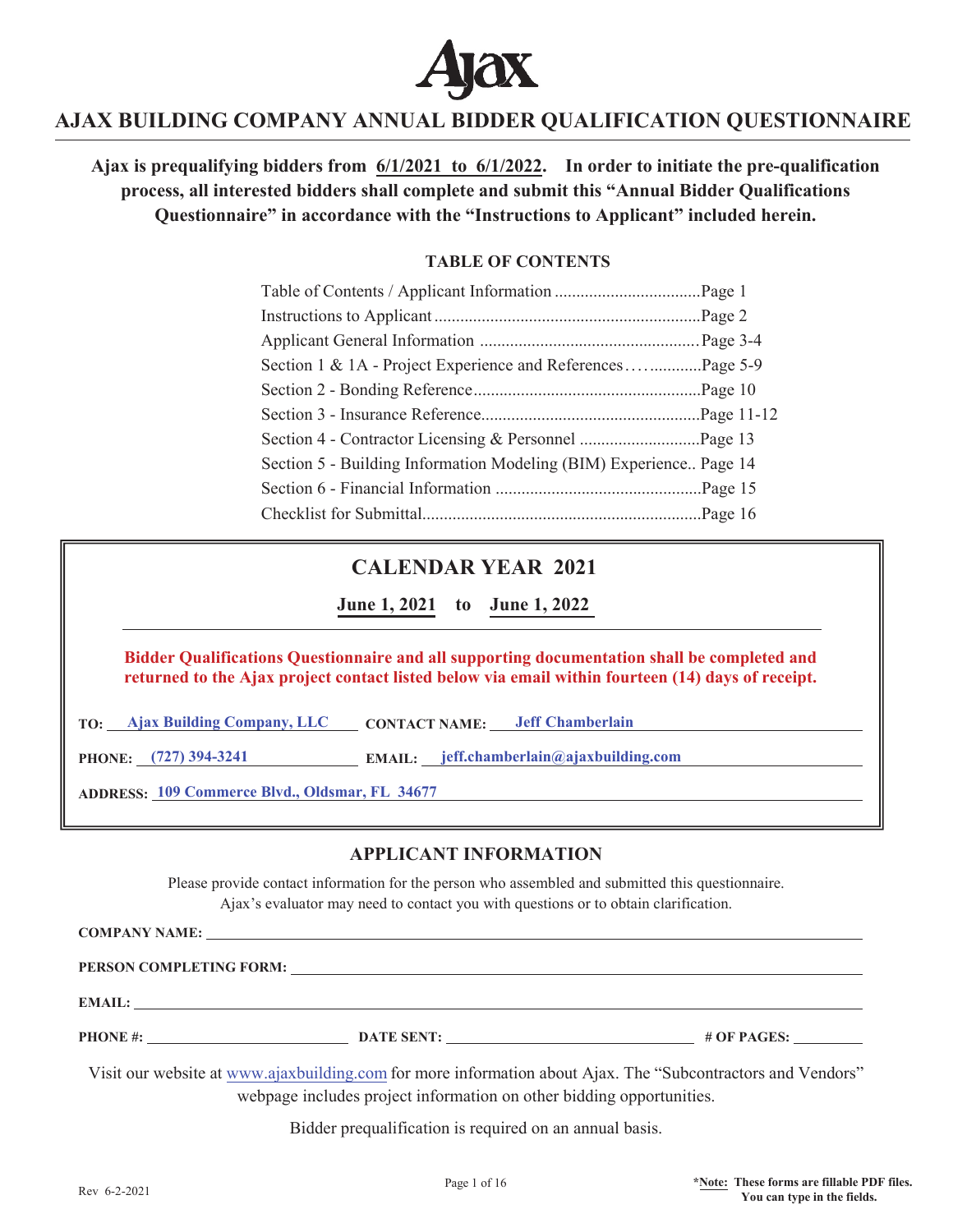

# **INSTRUCTIONS TO APPLICANT**

**Please fill out this form "electronically", and retain an electronic copy for future reference. This will save time when prequalifying for future projects, or re-applying for Pre-Oualification annually** 

### **COMPLETE APPLICANT INFORMATION FORMS:**

- 9 **Fill out Bidder Qualifications Questionnaire** Form (pages 3 6) completely.
	- Have page 6 signed and dated by an authorized person or company officer.
	- A "See Attached" response is not acceptable.
	- Answer questions related to your background, certification, personnel, and BIM capabilities.

### **COMPLETE SECTION 1 & 1A (PROJECT EXPERIENCE AND REFERENCES):**

- $\checkmark$  Fill out Sections 1 & 1A, Project Experience and References Form, (page 5 9) completely.
	- $\bullet$  List 2 current projects along with references.
	- Verify contact information for all of your references.
	- List most current Ajax projects you are/have worked on.
	- Complete the 3-year history of similar projects (pages  $6 9$ ) or attach this as a separate list of major projects completed within the past 3 years as instructed. **This history list is required.**

### **BONDING AND INSURANCE REFERENCES (SECTIONS 2 AND 3):**

- $\checkmark$  Top half of Section Forms need to be completed by Applicant, then:
	- Forward a copy of Section 2 (page 10) to your Bonding Agent.
	- Forward a copy of Section 3 (page  $11 \& 12$ ) to your Insurance Agent.
- 9 **Your Bonding & Insurance Agents** shall then complete the *bottom half* of each Exhibit form as follows:
	- Provide requested information, sign, date, and return to Applicant.
	- Applicant shall follow up with Bonding and Insurance Agents as needed to expedite requests.
	- Do not submit incomplete or unsigned Bonding and Insurance Sections to Ajax.

### **SUBMISSION:**

- $\checkmark$  **Submit the fully assembled package** (pages 1 through 16) complete with all attachments, and any supplemental information you deem necessary to Ajax for review. Please refer to attached checklist of items required with submission.
	- Include Bidder Qualifications Questionnaire form completed, signed and dated, including any supporting or supplementary data/information required for explanations from "Yes" answers on page 3, History of Completed Projects, Licenses and Key Personnel Resumes.
	- Include Section 2 and Section 3 forms completed, signed and dated by respective Agents.
	- $\bullet$  Include Form W-9 for Applicant.
	- x Include Financial Statement for *confidential review*.
	- Include Checklist noting all items submitted.
	- x **No partial submittals, please**.

### **REVIEW AND NOTIFICATION:**

- Ajax will begin our review upon receipt of all information, and notify you as to the results.
- $\bullet$  If you have questions, contact the Ajax contact person listed on page 1.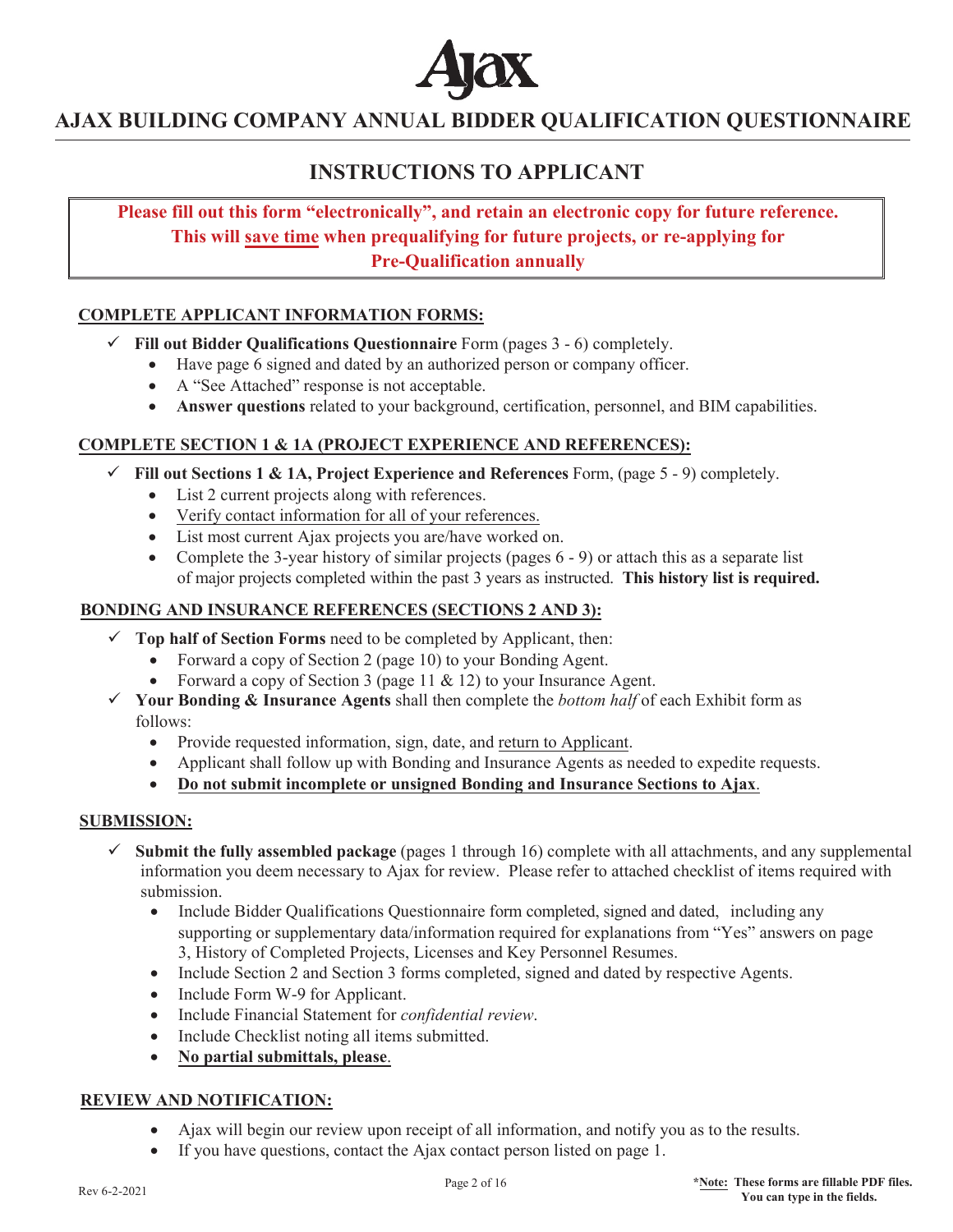

## **APPLICANT GENERAL INFORMATION**

### **OFFICE INFORMATION**

|                                | Company Name: No. 2014 19:30 and 2014 19:30 and 2014 19:30 and 2014 19:30 and 2014 19:30 and 2014 19:30 and 20                                                             |                                                                                                                      |                                                                                                                                                                                                                                                            |
|--------------------------------|----------------------------------------------------------------------------------------------------------------------------------------------------------------------------|----------------------------------------------------------------------------------------------------------------------|------------------------------------------------------------------------------------------------------------------------------------------------------------------------------------------------------------------------------------------------------------|
|                                |                                                                                                                                                                            |                                                                                                                      | Street Address: No. 2016. The Contract of the Contract of the Contract of the Contract of the Contract of the Contract of the Contract of the Contract of the Contract of the Contract of the Contract of the Contract of the                              |
|                                |                                                                                                                                                                            |                                                                                                                      | City: Current City: City: County: County: County: County: County: County: County: County: County: County: County: County: County: County: County: County: County: County: County: County: County: County: County: County: Coun                             |
|                                |                                                                                                                                                                            |                                                                                                                      | Office Phone: Fax: Fax: Website: Website:                                                                                                                                                                                                                  |
| <b>BUSINESS STRUCTURE</b>      |                                                                                                                                                                            |                                                                                                                      |                                                                                                                                                                                                                                                            |
|                                |                                                                                                                                                                            |                                                                                                                      | Type of Business Organization: Tax ID No.: Tax ID No.:                                                                                                                                                                                                     |
|                                |                                                                                                                                                                            |                                                                                                                      | Special Status? MBE WBE DBE SBE Certified By: (Attach Certificates, State/County/City, etc.)                                                                                                                                                               |
| <b>COMPANY CONTACTS</b>        |                                                                                                                                                                            |                                                                                                                      |                                                                                                                                                                                                                                                            |
| PRIMARY CONTACT:               |                                                                                                                                                                            |                                                                                                                      |                                                                                                                                                                                                                                                            |
|                                |                                                                                                                                                                            |                                                                                                                      | Title: Title:                                                                                                                                                                                                                                              |
|                                |                                                                                                                                                                            |                                                                                                                      |                                                                                                                                                                                                                                                            |
| SECONDARY CONTACT:             |                                                                                                                                                                            |                                                                                                                      |                                                                                                                                                                                                                                                            |
|                                |                                                                                                                                                                            |                                                                                                                      |                                                                                                                                                                                                                                                            |
|                                |                                                                                                                                                                            |                                                                                                                      | Email: Direct Phone: Direct Phone: 2008. [2013]                                                                                                                                                                                                            |
| <b>WORK TRADE(S) PERFORMED</b> |                                                                                                                                                                            |                                                                                                                      |                                                                                                                                                                                                                                                            |
|                                |                                                                                                                                                                            | <u> 2000 - Andrea Andrew Maria (h. 1878).</u>                                                                        |                                                                                                                                                                                                                                                            |
|                                |                                                                                                                                                                            | <u> Alexandria de la contrada de la contrada de la contrada de la contrada de la contrada de la contrada de la c</u> | <u> 1989 - Johann Stoff, deutscher Stoffen und der Stoffen und der Stoffen und der Stoffen und der Stoffen und der</u>                                                                                                                                     |
|                                | Have you ever worked on an Ajax project? $\Box$ Yes (Please List Below)                                                                                                    |                                                                                                                      | $\Box$ No                                                                                                                                                                                                                                                  |
|                                | Ajax Project(s):                                                                                                                                                           |                                                                                                                      |                                                                                                                                                                                                                                                            |
|                                |                                                                                                                                                                            |                                                                                                                      |                                                                                                                                                                                                                                                            |
|                                |                                                                                                                                                                            |                                                                                                                      |                                                                                                                                                                                                                                                            |
|                                |                                                                                                                                                                            |                                                                                                                      |                                                                                                                                                                                                                                                            |
|                                | Your completed Subcontractor / Vendor Profile Questionnaire may be submitted to Ajax via email at<br>727-394-3241 or jeff.chamberlain@ajaxbuilding.com with any questions. |                                                                                                                      | preconstruction@ajaxbuilding.com or fax to the attention of Jeff Chamberlain at 813-792-3938, or you may contact him at                                                                                                                                    |
|                                | of our website for instructions on our bidder prequalification process.                                                                                                    |                                                                                                                      | NOTE: The above information is intended to provide Ajax with basic information regarding your firm and does not serve as<br>a form of prequalification to participate on one of our projects. Please visit the Bidder Prequalification Information Section |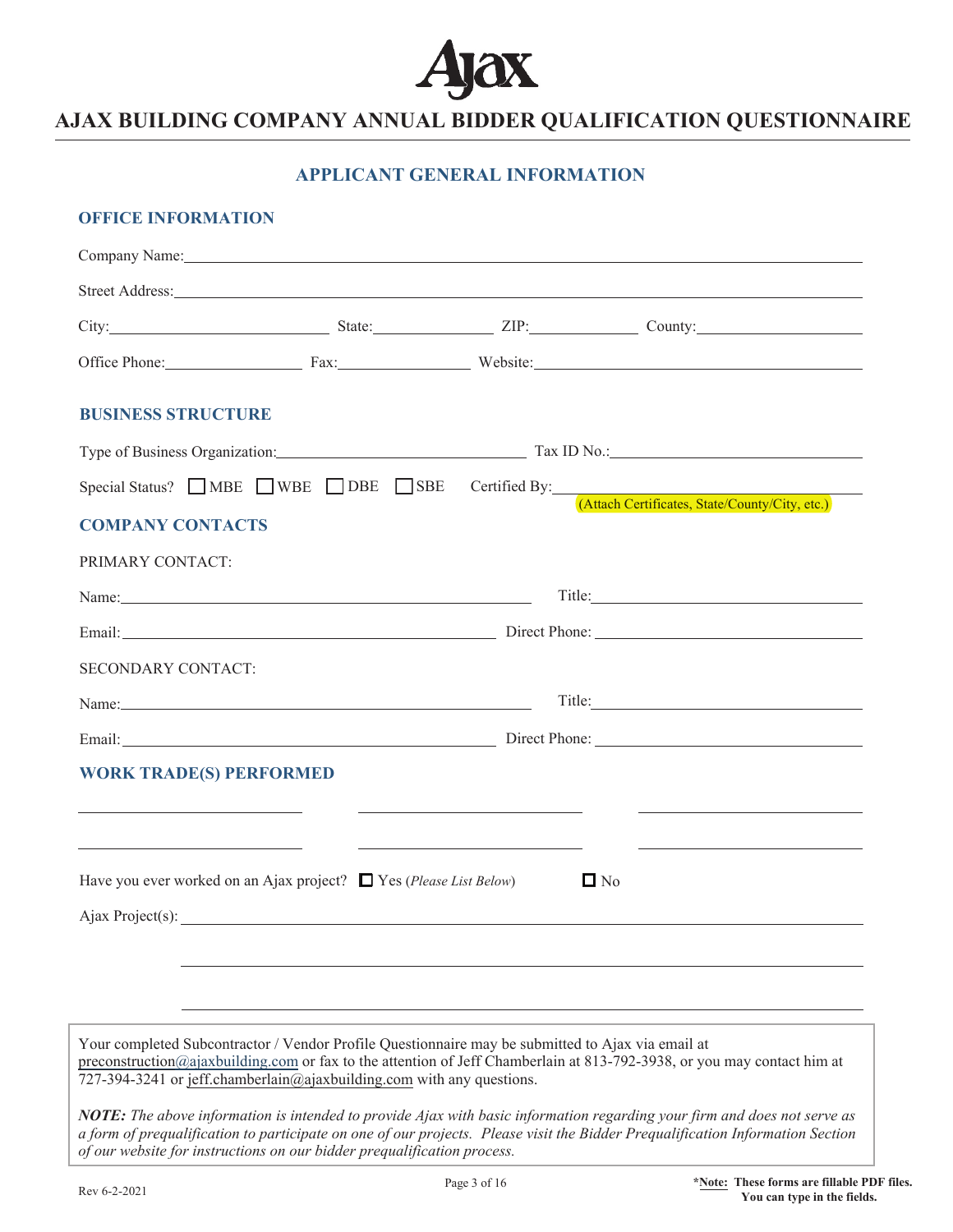

|                                                                                     | <b>GENERAL COMPANY INFORMATION</b> |                                                                                                                |                                                                         |                       |                  |  |
|-------------------------------------------------------------------------------------|------------------------------------|----------------------------------------------------------------------------------------------------------------|-------------------------------------------------------------------------|-----------------------|------------------|--|
|                                                                                     | Years in Business:                 |                                                                                                                | Are you setup and able to bond subcontracted work? $\Box$ Yes $\Box$ No |                       |                  |  |
|                                                                                     |                                    | Average Volume of Work (Past 3 Years): 11 11 22 22 23 24 25 26 27 28 29 29 20 20 21 22 22 23 24 25 26 27 27 28 |                                                                         |                       |                  |  |
| <b>NUMBER OF EMPLOYEES:</b><br>Field Supervisors:<br>Home Office:<br>Trades People: |                                    |                                                                                                                |                                                                         |                       |                  |  |
| <b>GEOGRAPHICAL PROJECT INTERESTS</b>                                               |                                    |                                                                                                                |                                                                         |                       |                  |  |
| $\Box$ Alabama                                                                      | $\Box$ Florida                     | $\Box$ Georgia                                                                                                 | North Carolina                                                          | $\Box$ South Carolina | $\Box$ Tennessee |  |

Geographical or Regional Limits, if any:

## **COMPANY PROFILE**

| Years performing work specialty:                                                                                |                                                |       | Years in business under present name: |                  |                                      |  |
|-----------------------------------------------------------------------------------------------------------------|------------------------------------------------|-------|---------------------------------------|------------------|--------------------------------------|--|
| *Previous Business name:                                                                                        |                                                |       | # of Years Under Previous Name:       |                  |                                      |  |
| Avg. annual value<br>of work completed<br>in past 3 years:                                                      | Value of work in<br>place in previous<br>vear: |       |                                       |                  | Value of work now<br>under contract: |  |
| Is your Company rated with Dunn and Bradstreet?                                                                 |                                                | Yesl  |                                       | No.              | D & B Rating:                        |  |
| Is your Company a certified MWDBE Enterprise?                                                                   |                                                | Yes   |                                       | $\rm{No}$        | Classification:                      |  |
| If "Yes", enclose a copy of your certification(s).                                                              |                                                |       |                                       |                  |                                      |  |
| Is your Company a "Drug-Free Workplace"?                                                                        |                                                | Yes   |                                       | $\overline{N_0}$ |                                      |  |
| In the past 3 years has your Company had any OSHA fines?                                                        |                                                | Yes   |                                       | $\overline{N_0}$ | If "Yes", Provide explanation.       |  |
| In the past 5 years have you had any jobsite fatalities?                                                        |                                                | Yes   |                                       | $\text{No}$      | If "Yes", Provide explanation.       |  |
| In the past 5 years have you filed for bankruptcy?                                                              |                                                | Yes   |                                       | No.              | If "Yes", Provide explanation.       |  |
| In the past 5 years have you failed to complete a contract?                                                     |                                                | Yesl  |                                       | $\text{No}$      | If "Yes", Provide explanation.       |  |
| Any pending claims or judgments against your Company?                                                           |                                                | Yes l |                                       | No.              | If "Yes", Provide explanation.       |  |
| Do you have any past or present objections to working with<br>Ajax's personnel, systems, or contract documents? |                                                | Yes   |                                       | N <sub>o</sub>   | If "Yes", Provide explanation.       |  |

Your completed Subcontractor / Vendor Profile Questionnaire may be submitted to Ajax via email at preconstruction@aiaxbuilding.com or fax to the attention of Jeff Chamberlain at (813) 792-3938, or you may contact him at (727) 394-3241 or jeff.chamberlain@ajaxbuilding.com with any questions.

*NOTE: The above information is intended to provide Ajax with basic information regarding your firm and does not serve as a form of prequalification to participate on one of our projects. Please visit the Bidder Prequalification Information Section of our website for instructions on our bidder prequalification process.*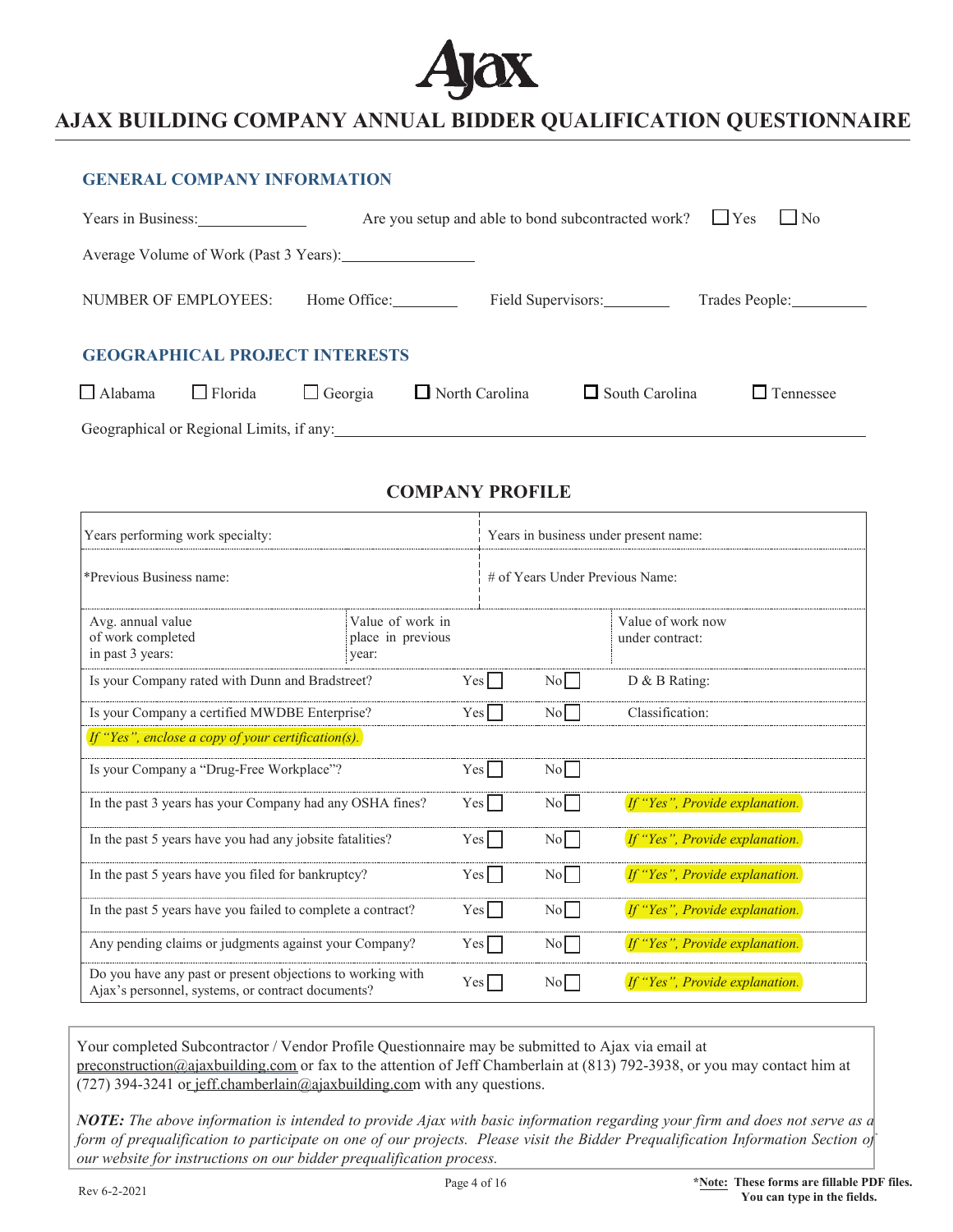

# **6SECTION**<sub>1</sub> **PROJECT EXPERIENCE AND REFERENCES**

## **HISTORY OF COMPLETED PROJECTS**

**Provide a separate list of major projects completed within the past three (3) years. Include projects that adequately reflect the ability to handle diversity of project types and sizes.** 

# **(See attached spreadsheet or provide as an attachment)**

### **CURRENT PROJECTS**

- List two (2) of your Company's most significant projects currently under construction.
- Select either the Project Manager or General Superintendent of the Contracting Agency as a current reference.
- Verify the contact information for each reference, making sure that e-mail addresses and telephone numbers are current and correct. *Invalid contact information will delay the prequalification process.*

|                                      | <b>CURRENT PROJECT#1</b> | <b>CURRENT PROJECT #2</b>        |  |  |
|--------------------------------------|--------------------------|----------------------------------|--|--|
| Contracting<br>Agency:               |                          | Contracting<br>Agency:           |  |  |
| Project Name:                        |                          | Project Name:                    |  |  |
| Location:                            |                          | Location:                        |  |  |
| Project %<br>Complete:               |                          | Project %<br>Complete:           |  |  |
| Scheduled<br><b>Completion Date:</b> |                          | Scheduled<br>Completion Date:    |  |  |
| Scope of your<br>Subcontract:        |                          | Scope of your<br>Subcontract:    |  |  |
| Value of Your<br>Subcontract:        |                          | Value of Your<br>Subcontract:    |  |  |
| Reference's<br>Name:                 |                          | Reference's<br>Name:             |  |  |
| Reference's<br>Title: (PM or GS)     |                          | Reference's<br>Title: (PM or GS) |  |  |
| Reference's<br>E-mail:               |                          | Reference's<br>E-mail:           |  |  |
| Reference's<br>Office Phone:         |                          | Reference's<br>Office Phone:     |  |  |
| Reference's<br>Cell Phone:           |                          | Reference's<br>Cell Phone:       |  |  |

### **AJAX PROJECTS**

List the name of any current Ajax project(s) and/or most recently completed Ajax project(s).

| <b>AJAX PROJECT #1</b> | <b>AJAX PROJECT #2</b> |
|------------------------|------------------------|
|                        |                        |
|                        |                        |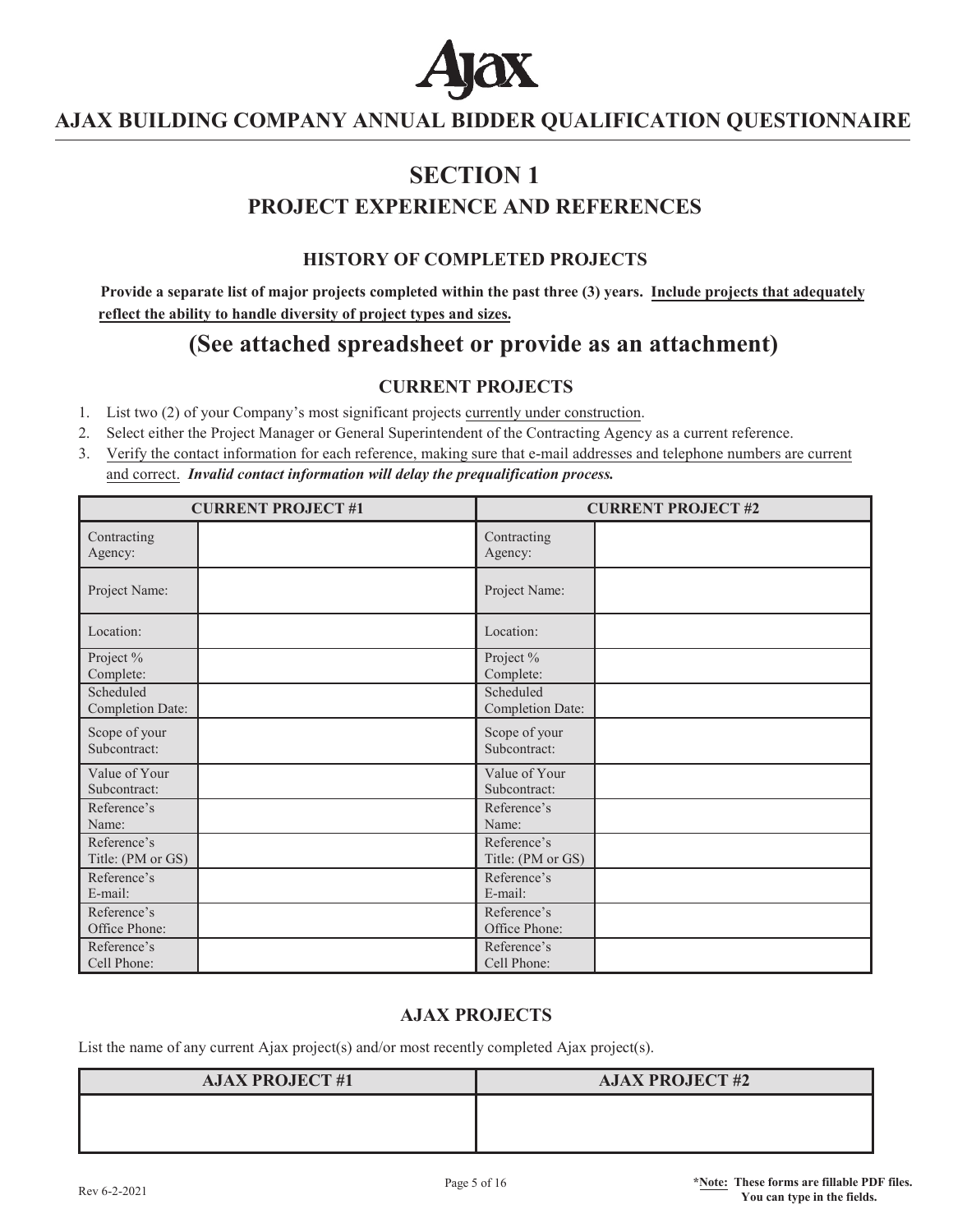

#### **Project Type: SC** - School

**C** - Correctional

**U** - University **O** - Office

**HC** - Medical **R**R - Retail

**PS** - Public Safety **A** - Aviation

**P** - Energy Plant **X** - Other

## **SECTION 1A**

**ANNUAL BIDDER QUALIFICATIONS QUESTIONAIRE**

## **3-YEAR HISTORY OF SIMILAR AND COMPLETED PROJECTS**

| Year Complete | <b>Project Name</b>          | Location<br>(City, State, Zip)     | <b>Project Type</b> | Scope        | <b>Contracting Agency</b> | Reference Name<br>&<br>Phone # | Value of Contract |
|---------------|------------------------------|------------------------------------|---------------------|--------------|---------------------------|--------------------------------|-------------------|
| 2020          | Example Elementary<br>School | Main Street<br>Your Town, FL 00000 | ${\rm SC}$          | ${\rm HVAC}$ | Ajax Building Company     | John Doe<br>XXX-XXX-XXXX       | \$1.00            |
|               |                              |                                    |                     |              |                           |                                |                   |
|               |                              |                                    |                     |              |                           |                                |                   |
|               |                              |                                    |                     |              |                           |                                |                   |
|               |                              |                                    |                     |              |                           |                                |                   |
|               |                              |                                    |                     |              |                           |                                |                   |
|               |                              |                                    |                     |              |                           |                                |                   |
|               |                              |                                    |                     |              |                           |                                |                   |
|               |                              |                                    |                     |              |                           |                                |                   |
|               |                              |                                    |                     |              |                           |                                |                   |
|               |                              |                                    |                     |              |                           |                                |                   |
|               |                              |                                    |                     |              |                           |                                |                   |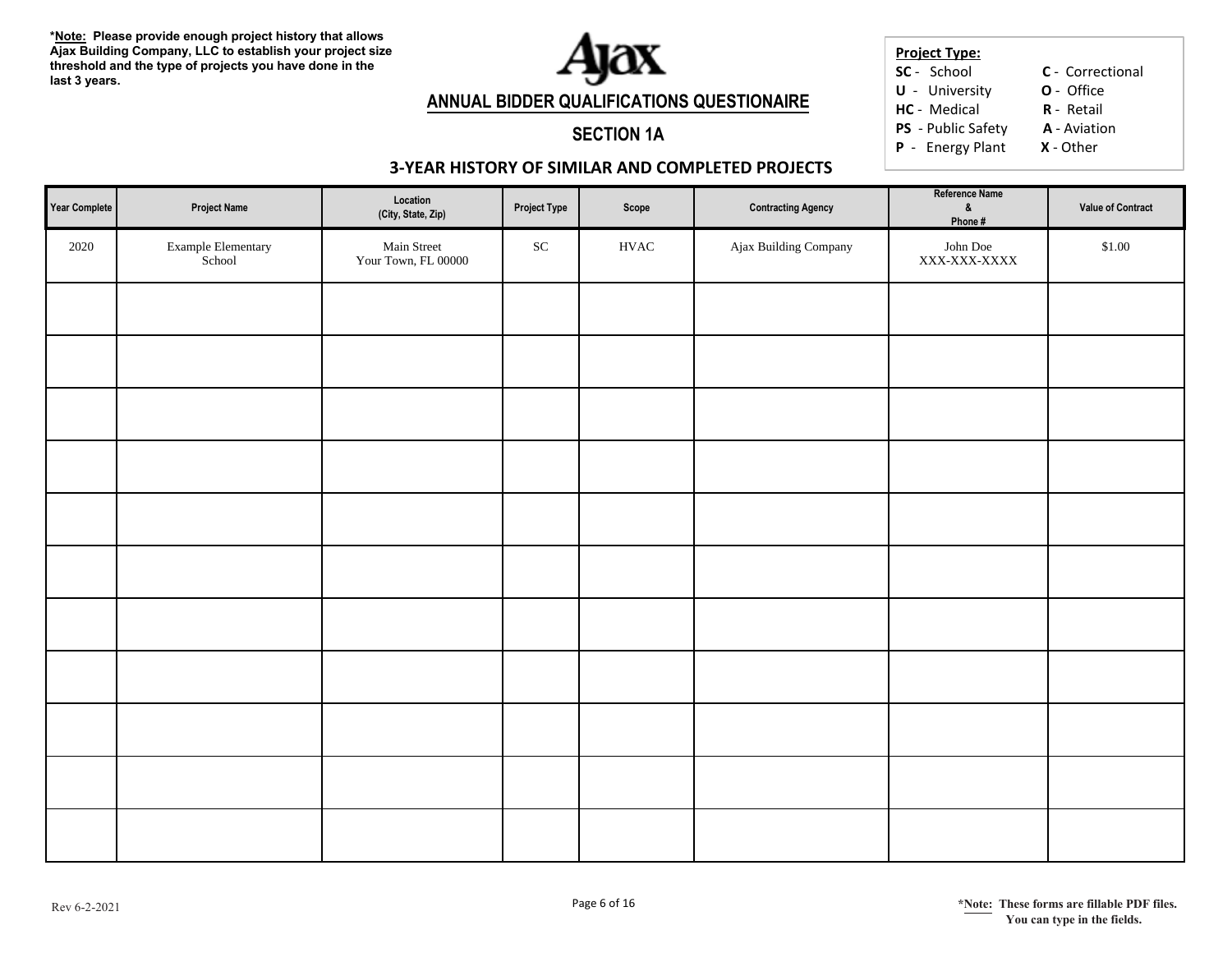

#### **Project Type: SC** - School

**C** - Correctional

**U** - University **O** - Office

**HC** - Medical **R**R - Retail

**P** - Energy Plant **X** - Other

### **3-YEAR HISTORY OF SIMILAR AND COMPLETED PROJECTS**

**SECTION 1A**

| Year Complete | <b>Project Name</b> | Location<br>(City, State, Zip) | <b>Project Type</b> | Scope | <b>Contracting Agency</b> | Reference Name<br>$\pmb{\&}$<br>Phone# | Value of Contract |
|---------------|---------------------|--------------------------------|---------------------|-------|---------------------------|----------------------------------------|-------------------|
|               |                     |                                |                     |       |                           |                                        |                   |
|               |                     |                                |                     |       |                           |                                        |                   |
|               |                     |                                |                     |       |                           |                                        |                   |
|               |                     |                                |                     |       |                           |                                        |                   |
|               |                     |                                |                     |       |                           |                                        |                   |
|               |                     |                                |                     |       |                           |                                        |                   |
|               |                     |                                |                     |       |                           |                                        |                   |
|               |                     |                                |                     |       |                           |                                        |                   |
|               |                     |                                |                     |       |                           |                                        |                   |
|               |                     |                                |                     |       |                           |                                        |                   |
|               |                     |                                |                     |       |                           |                                        |                   |
|               |                     |                                |                     |       |                           |                                        |                   |

**PS** - Public Safety **A** - Aviation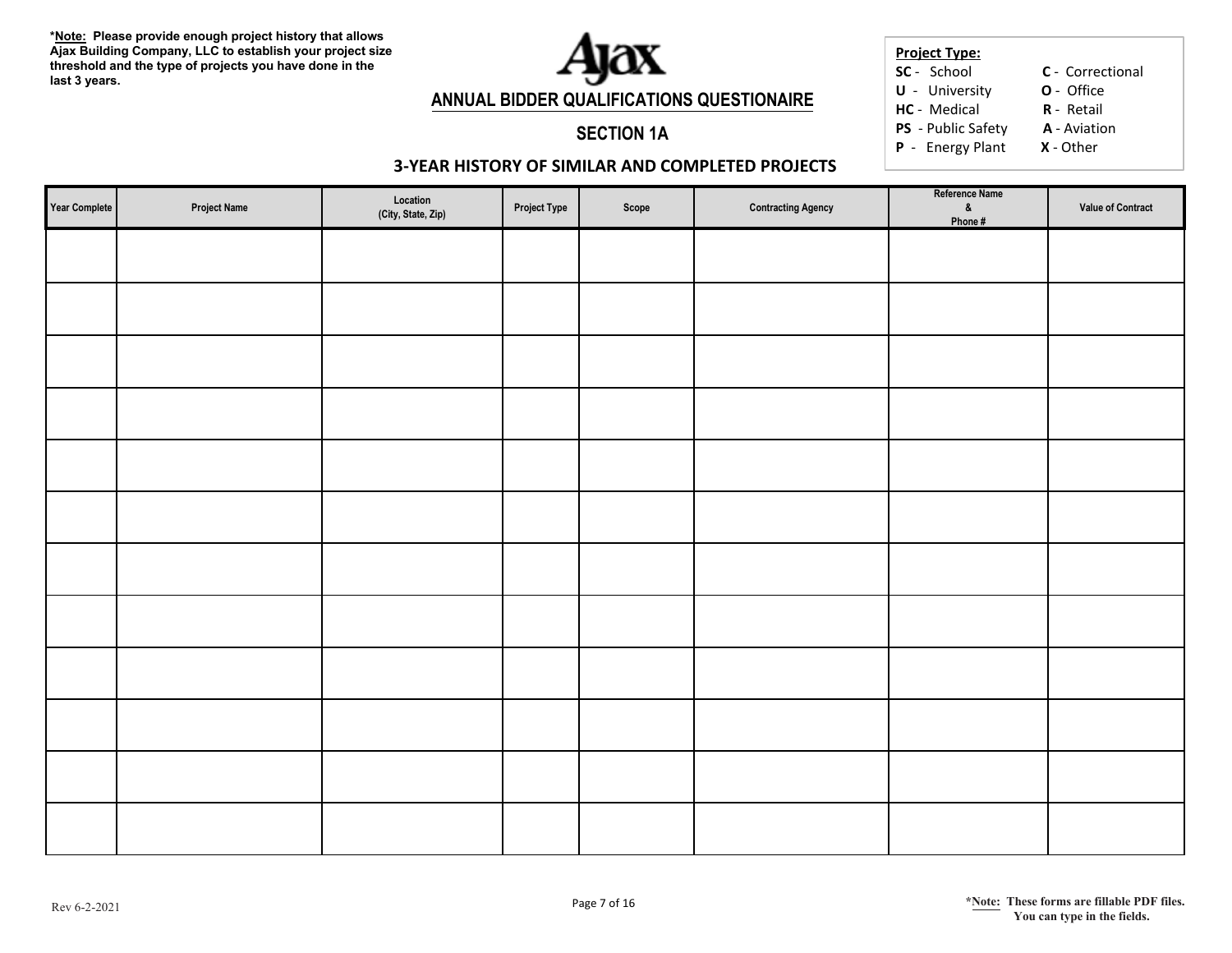

#### **Project Type: SC** - School

**C** - Correctional

**U** - University **O** - Office

**HC** - Medical **R**R - Retail

**PS** - Public Safety **A** - Aviation

**P** - Energy Plant **X** - Other

### **3-YEAR HISTORY OF SIMILAR AND COMPLETED PROJECTS**

**SECTION 1A**

| Year Complete | <b>Project Name</b> | $\textbf{Location} % \begin{center} % \includegraphics[width=\textwidth]{images/Example_14} \caption{The image shows a function of the number of times, and the number of times, and the number of times, are indicated with the number of times, and the number of times, are indicated with the number of times, and the number of times, are indicated with the number of times, and the number of times, are indicated with the number of times, and the number of times, are indicated with the number of times, and the number of times, are indicated with the number of times, and the number of times, are indicated with the number of times, and the number of times, are indicated with the number of times, and the number of times, are indicated with the number of times, and the number of times, are indicated with the number of times, and the number of times, are indicated with the number of times, and the number of times, are indicated with the number of times, and the number$<br>(City, State, Zip) | <b>Project Type</b> | Scope | <b>Contracting Agency</b> | Reference Name<br>$8$<br>Phone # | Value of Contract |
|---------------|---------------------|------------------------------------------------------------------------------------------------------------------------------------------------------------------------------------------------------------------------------------------------------------------------------------------------------------------------------------------------------------------------------------------------------------------------------------------------------------------------------------------------------------------------------------------------------------------------------------------------------------------------------------------------------------------------------------------------------------------------------------------------------------------------------------------------------------------------------------------------------------------------------------------------------------------------------------------------------------------------------------------------------------------------------------|---------------------|-------|---------------------------|----------------------------------|-------------------|
|               |                     |                                                                                                                                                                                                                                                                                                                                                                                                                                                                                                                                                                                                                                                                                                                                                                                                                                                                                                                                                                                                                                    |                     |       |                           |                                  |                   |
|               |                     |                                                                                                                                                                                                                                                                                                                                                                                                                                                                                                                                                                                                                                                                                                                                                                                                                                                                                                                                                                                                                                    |                     |       |                           |                                  |                   |
|               |                     |                                                                                                                                                                                                                                                                                                                                                                                                                                                                                                                                                                                                                                                                                                                                                                                                                                                                                                                                                                                                                                    |                     |       |                           |                                  |                   |
|               |                     |                                                                                                                                                                                                                                                                                                                                                                                                                                                                                                                                                                                                                                                                                                                                                                                                                                                                                                                                                                                                                                    |                     |       |                           |                                  |                   |
|               |                     |                                                                                                                                                                                                                                                                                                                                                                                                                                                                                                                                                                                                                                                                                                                                                                                                                                                                                                                                                                                                                                    |                     |       |                           |                                  |                   |
|               |                     |                                                                                                                                                                                                                                                                                                                                                                                                                                                                                                                                                                                                                                                                                                                                                                                                                                                                                                                                                                                                                                    |                     |       |                           |                                  |                   |
|               |                     |                                                                                                                                                                                                                                                                                                                                                                                                                                                                                                                                                                                                                                                                                                                                                                                                                                                                                                                                                                                                                                    |                     |       |                           |                                  |                   |
|               |                     |                                                                                                                                                                                                                                                                                                                                                                                                                                                                                                                                                                                                                                                                                                                                                                                                                                                                                                                                                                                                                                    |                     |       |                           |                                  |                   |
|               |                     |                                                                                                                                                                                                                                                                                                                                                                                                                                                                                                                                                                                                                                                                                                                                                                                                                                                                                                                                                                                                                                    |                     |       |                           |                                  |                   |
|               |                     |                                                                                                                                                                                                                                                                                                                                                                                                                                                                                                                                                                                                                                                                                                                                                                                                                                                                                                                                                                                                                                    |                     |       |                           |                                  |                   |
|               |                     |                                                                                                                                                                                                                                                                                                                                                                                                                                                                                                                                                                                                                                                                                                                                                                                                                                                                                                                                                                                                                                    |                     |       |                           |                                  |                   |
|               |                     |                                                                                                                                                                                                                                                                                                                                                                                                                                                                                                                                                                                                                                                                                                                                                                                                                                                                                                                                                                                                                                    |                     |       |                           |                                  |                   |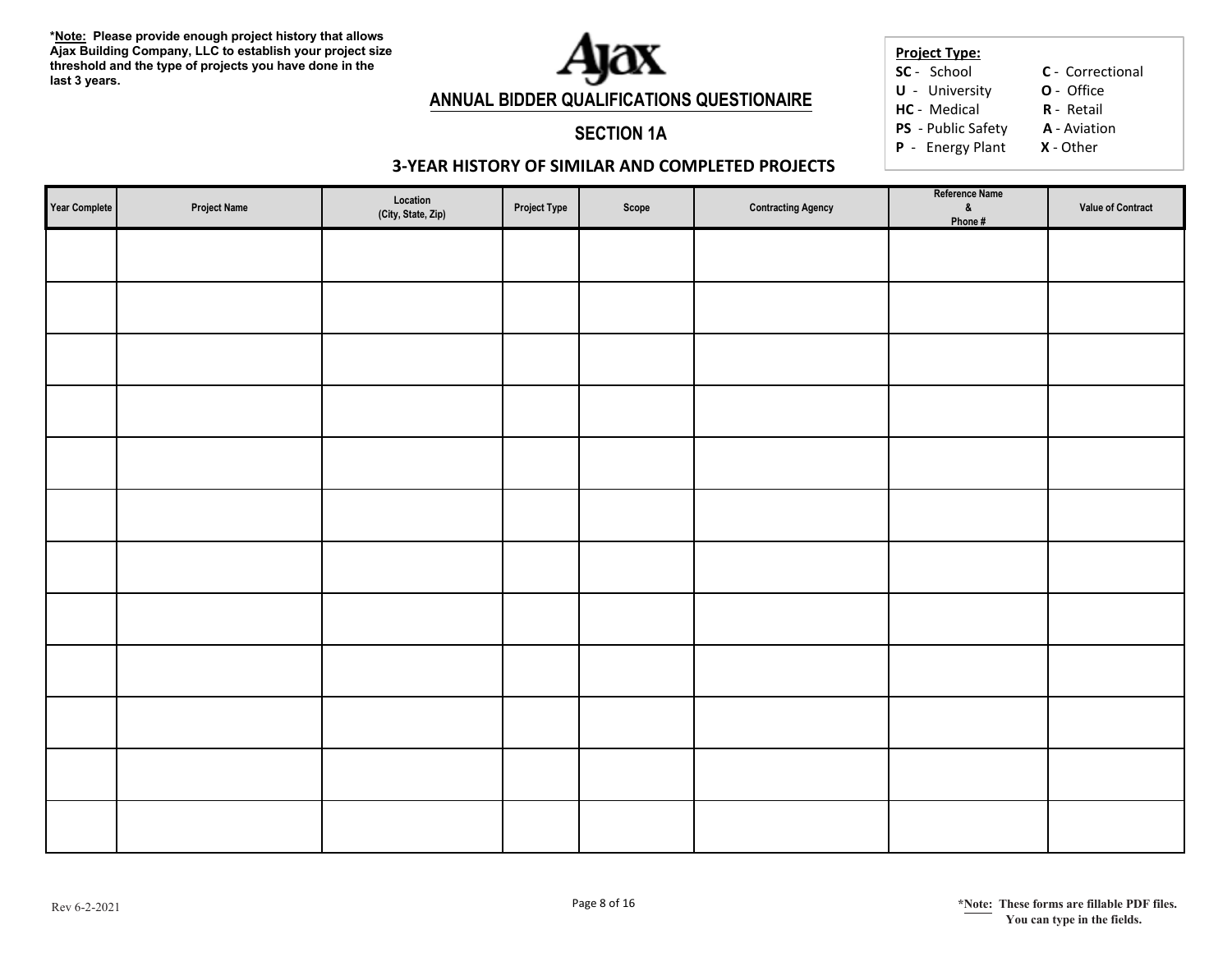

#### **Project Type: SC** - School

**C** - Correctional

**U** - University **O** - Office

**HC** - Medical **R**R - Retail

**PS** - Public Safety **A** - Aviation

**P** - Energy Plant **X** - Other

### **3-YEAR HISTORY OF SIMILAR AND COMPLETED PROJECTS**

**SECTION 1A**

| Year Complete | <b>Project Name</b> | Location<br>(City, State, Zip) | <b>Project Type</b> | Scope | <b>Contracting Agency</b> | Reference Name<br>$8$<br>Phone # | Value of Contract |
|---------------|---------------------|--------------------------------|---------------------|-------|---------------------------|----------------------------------|-------------------|
|               |                     |                                |                     |       |                           |                                  |                   |
|               |                     |                                |                     |       |                           |                                  |                   |
|               |                     |                                |                     |       |                           |                                  |                   |
|               |                     |                                |                     |       |                           |                                  |                   |
|               |                     |                                |                     |       |                           |                                  |                   |
|               |                     |                                |                     |       |                           |                                  |                   |
|               |                     |                                |                     |       |                           |                                  |                   |
|               |                     |                                |                     |       |                           |                                  |                   |
|               |                     |                                |                     |       |                           |                                  |                   |
|               |                     |                                |                     |       |                           |                                  |                   |
|               |                     |                                |                     |       |                           |                                  |                   |
|               |                     |                                |                     |       |                           |                                  |                   |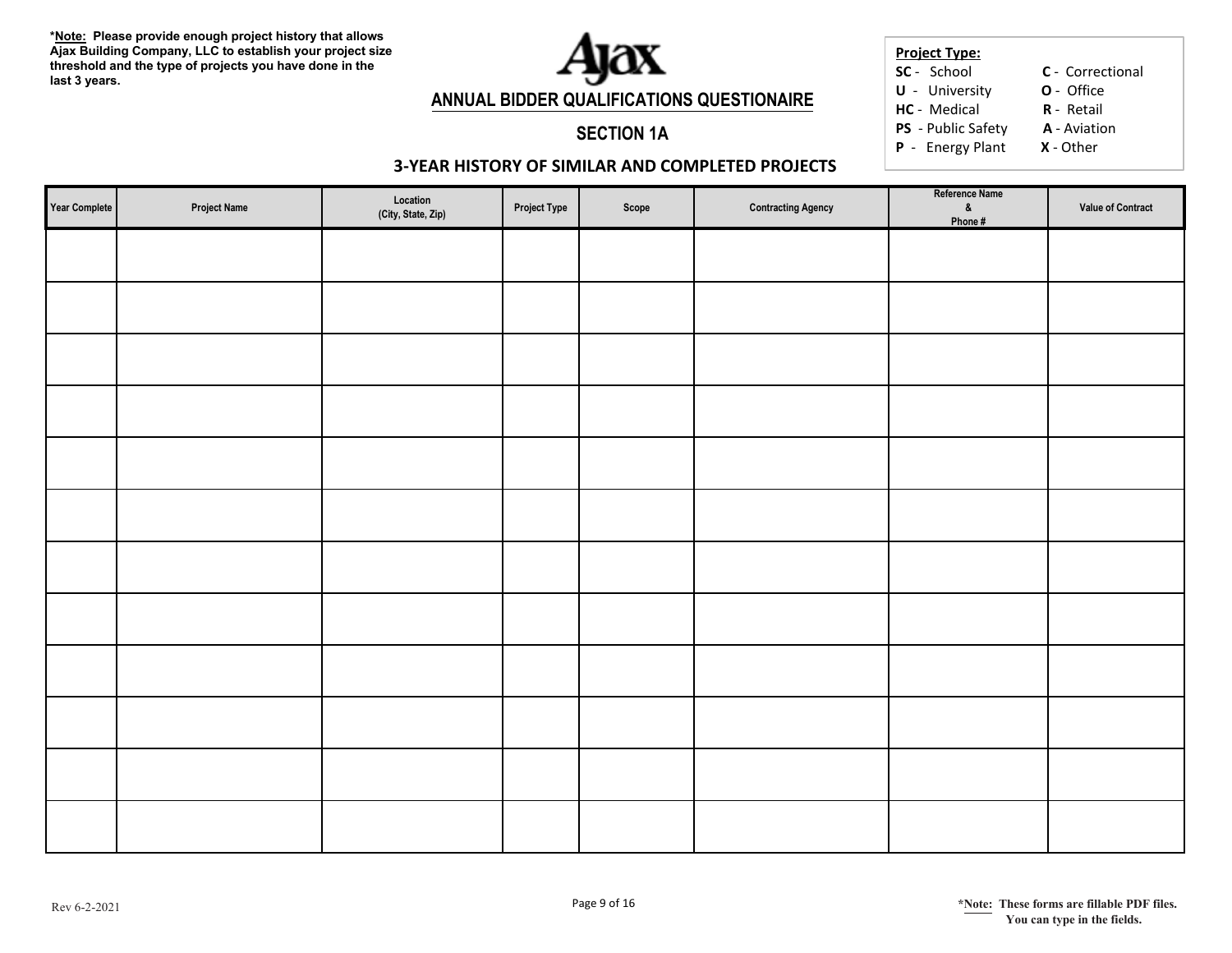

# **SECTION 2 BONDING REFERENCE**

**(Step 1: Subcontractor to complete this top portion and forward to Bonding Agent)** 

**SUBCONTRACTOR**

### **Please provide the following information:**

| TO: (Bonding Agent)            |               |      |  |
|--------------------------------|---------------|------|--|
| <b>Agent's Contact Person:</b> |               |      |  |
|                                | Email:        |      |  |
|                                | <b>Phone:</b> | Fax: |  |
| FROM: (Subcontractor)          |               |      |  |
| Inquiry is authorized by:      | Name:         |      |  |
|                                | Title:        |      |  |
|                                | Email:        |      |  |
|                                | <b>Phone:</b> | Fax: |  |
|                                |               |      |  |

**(Step 2: Bonding Agent to complete this bottom portion and return to Subcontractor.)**

**BONDING AGENT**

### **Please provide the following information:**

| 2. Surety's Best Rating:                | <u> 1980 - Andrea State Barbara, amerikan personal di sebagai personal di sebagai personal di sebagai personal d</u> |                                                              |  |
|-----------------------------------------|----------------------------------------------------------------------------------------------------------------------|--------------------------------------------------------------|--|
| 3. Treasury Listing Underwriting Limit: |                                                                                                                      | <u> 1989 - Johann Stein, mars and de Brazilian (b. 1989)</u> |  |
| 4. Single Project                       | <b>Total Bonding</b><br>Capacity:                                                                                    | Value of Work<br>Now Bonded:                                 |  |
| 5. Comments:                            |                                                                                                                      |                                                              |  |
| Signature of Agent:                     |                                                                                                                      |                                                              |  |
| Print Name & Title:                     |                                                                                                                      |                                                              |  |
| Date:                                   |                                                                                                                      |                                                              |  |

#### **BONDING AGENT**

Please return this completed Section 2 form to the Subcontractor at their above address.

*The contents of this form are confidential and used solely to determine the applicant's qualifications. Your prompt response to this inquiry is greatly appreciated.*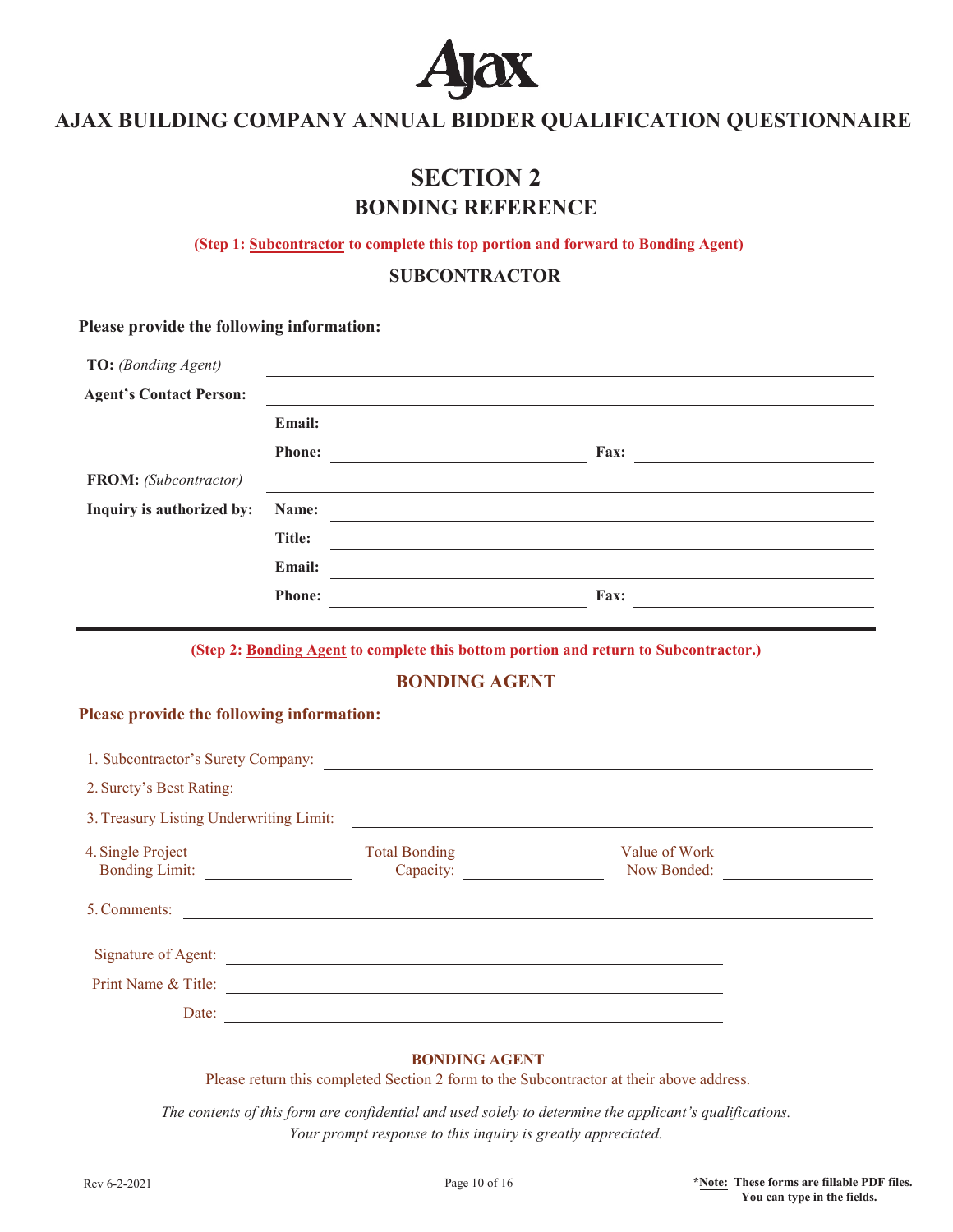

# **SECTION 3 INSURANCE REFERENCE**

**(Step 1: Subcontractor to complete this top portion and forward to Insurance Agent)** 

**SUBCONTRACTOR**

#### **Please provide the following information:**

| TO: (Insurance Agent)          |               |      |  |
|--------------------------------|---------------|------|--|
| <b>Agent's Contact Person:</b> |               |      |  |
|                                | Email:        |      |  |
|                                | <b>Phone:</b> | Fax: |  |
| <b>FROM:</b> (Subcontractor)   |               |      |  |
|                                | Name:         |      |  |
| Inquiry is authorized by:      | Title:        |      |  |
|                                | Email:        |      |  |
|                                | <b>Phone:</b> | Fax: |  |
|                                |               |      |  |

**(Step 2: Insurance Agent to complete this bottom portion and return to Subcontractor.)**

### **INSURANCE AGENT**

### **Please provide the following information:**

1. Can the subcontractor meet these minimum project requirements?

#### **COMPREHENSIVE GENERAL LIABILITY**

| • Subcontracts up to $$2,000,000$      | Minimum Limit: \$1,000,000 Each Occurrence<br>Minimum Limit: \$2,000,000 General Aggregate | Yes <sup>1</sup><br>Yesl | No<br>No         |
|----------------------------------------|--------------------------------------------------------------------------------------------|--------------------------|------------------|
| • Subcontracts <u>over</u> \$2,000,000 | Minimum Limit: \$2,000,000 Each Occurrence<br>Minimum Limit: \$4,000,000 General Aggregate | Yes<br>Yesl              | No<br>No         |
| <b>UMBRELLA LIABILITY</b>              |                                                                                            |                          |                  |
| • Subcontracts up to $$2,000,000$      | Minimum Limit: \$3,000,000 Each Occurrence                                                 | Yes <sub>l</sub>         | No               |
|                                        | Minimum Limit: \$3,000,000 Aggregate                                                       | Yesl                     | No               |
| • Subcontracts over \$2,000,000        | Minimum Limit: \$5,000,000 Each Occurrence                                                 | Yes <sup>1</sup>         | $\overline{N_0}$ |
|                                        | Minimum Limit: \$5,000,000 Aggregate                                                       | Yes <sub>l</sub>         | No.              |

### **COMPREHENSIVE AUTOMOBILE LIABILITY**

| • Bodily Injury:   | Minimum Limit: \$1,000,000 Each Occurrence | $Yes \Box$ | No |
|--------------------|--------------------------------------------|------------|----|
| • Property Damage: | Minimum Limit: \$1,000,000 Each Occurrence | Yes        | No |

Rev 6-2-2021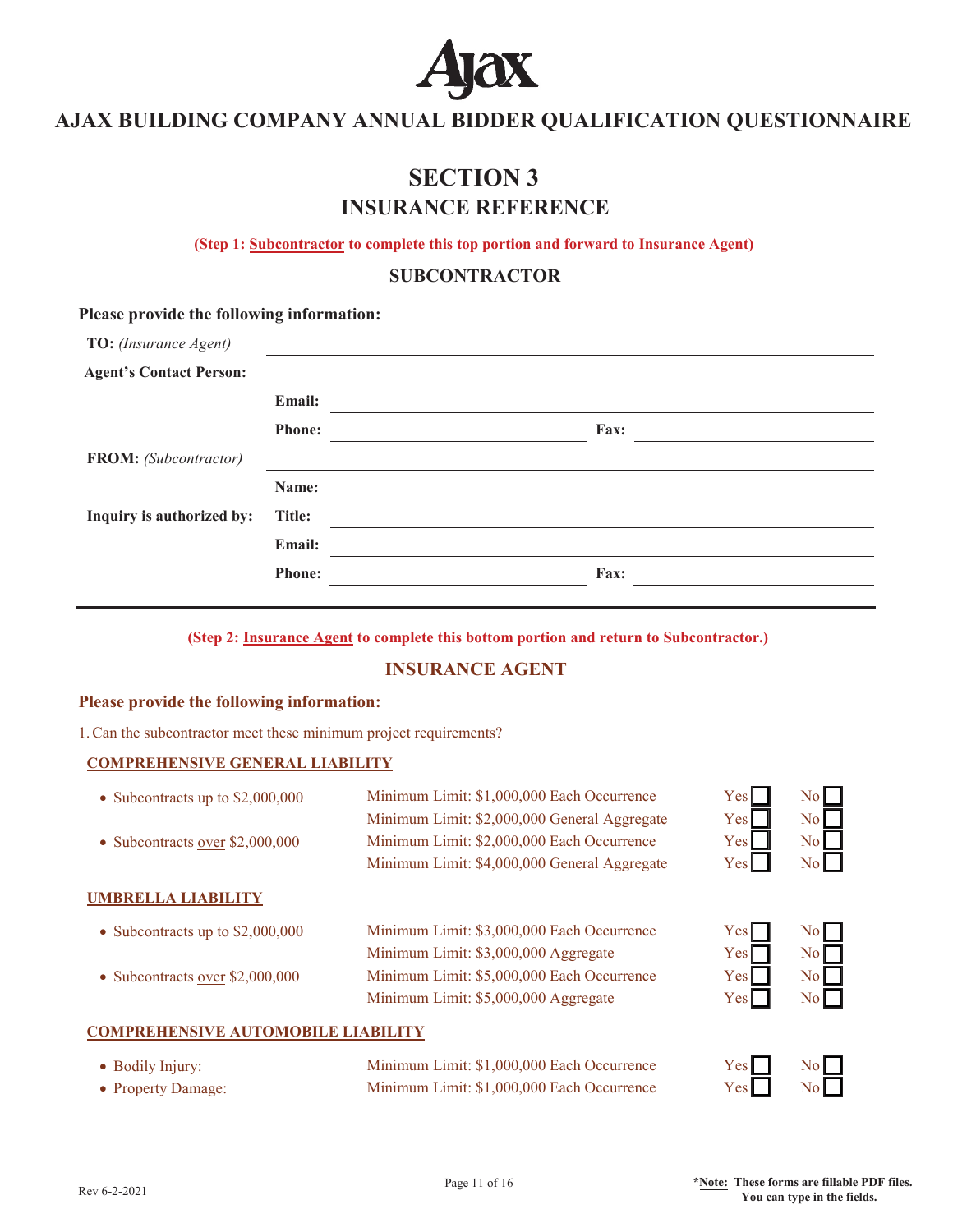

#### **WORKERS COMPENSATION**

| • Worker's Compensation:                                      | \$100,000 (Each Accident)                                                          | Yes              | N <sub>o</sub> |  |
|---------------------------------------------------------------|------------------------------------------------------------------------------------|------------------|----------------|--|
| • Worker's Compensation:                                      | \$100,000 (Disease – Each Employee)                                                | <b>Yes</b>       | N <sub>o</sub> |  |
| • Worker's Compensation:                                      | \$500,000 (Disease - Policy Limit)                                                 | Yes <sup> </sup> | No             |  |
| <b>CRANE SERVICES LIABILITY</b>                               | Crane Services Not Applicable                                                      |                  |                |  |
| For Cranes with Lifting Capacity Exceeding 35 tons            |                                                                                    |                  |                |  |
| • Bodily Injury and Property Damage:                          | Minimum Limit: \$10,000,000 Each Occurrence                                        | Yes              | No             |  |
| • Personal and Advertising Injury:                            | Minimum Limit: \$10,000,000                                                        | Yes              | N <sub>o</sub> |  |
| • Products – Completed Operations:                            | Minimum Limit: \$10,000,000 Aggregate                                              | Yes <sup> </sup> | N <sub>o</sub> |  |
| • General Aggregate:                                          | Minimum Limit: \$10,000,000                                                        | Yes <sup> </sup> | N <sub>o</sub> |  |
| • Rigger Liability:                                           | Minimum Limit: \$5,000,000, unless included in<br>required limits indicated above. | Yes              | N <sub>o</sub> |  |
| For Cranes with a Maximum Lifting Capacity of 35 tons or Less |                                                                                    |                  |                |  |
| • Bodily Injury and Property Damage:                          | Minimum Limit: \$5,000,000 Each Occurrence                                         | Yes <sup>1</sup> | N <sub>o</sub> |  |
| • Personal and Advertising Injury:                            | Minimum Limit: \$5,000,000                                                         | Yes              | N <sub>o</sub> |  |
| • Products – Completed Operations:                            | Minimum Limit: \$5,000,000 Aggregate                                               | Yes <sup>1</sup> | No             |  |
| • General Aggregate:                                          | Minimum Limit: \$5,000,000                                                         | Yes              | N <sub>o</sub> |  |
| • Rigger Liability:                                           | Minimum Limit: \$5,000,000, unless included in<br>required limits indicated above. | Yes              | N <sub>o</sub> |  |
|                                                               |                                                                                    |                  |                |  |

2. Please verify subcontractor's workers' compensation experience modifier for the last three (3) years:

| 2018:                 | 2019: | 2020: |  |
|-----------------------|-------|-------|--|
|                       |       |       |  |
| Signature of Agent:   |       |       |  |
| Print Name and Title: |       |       |  |
| Date:                 |       |       |  |

#### **INSURANCE AGENT**

Please attach a Certificate of Insurance and return this completed Section 3 form to the Subcontractor at their above address.

*The contents of this form are confidential and used solely to determine the applicant's qualifications. Your prompt response to this inquiry is greatly appreciated.*

### **SUBCONTRACTOR**

Please attach your company's OSHA Form 300A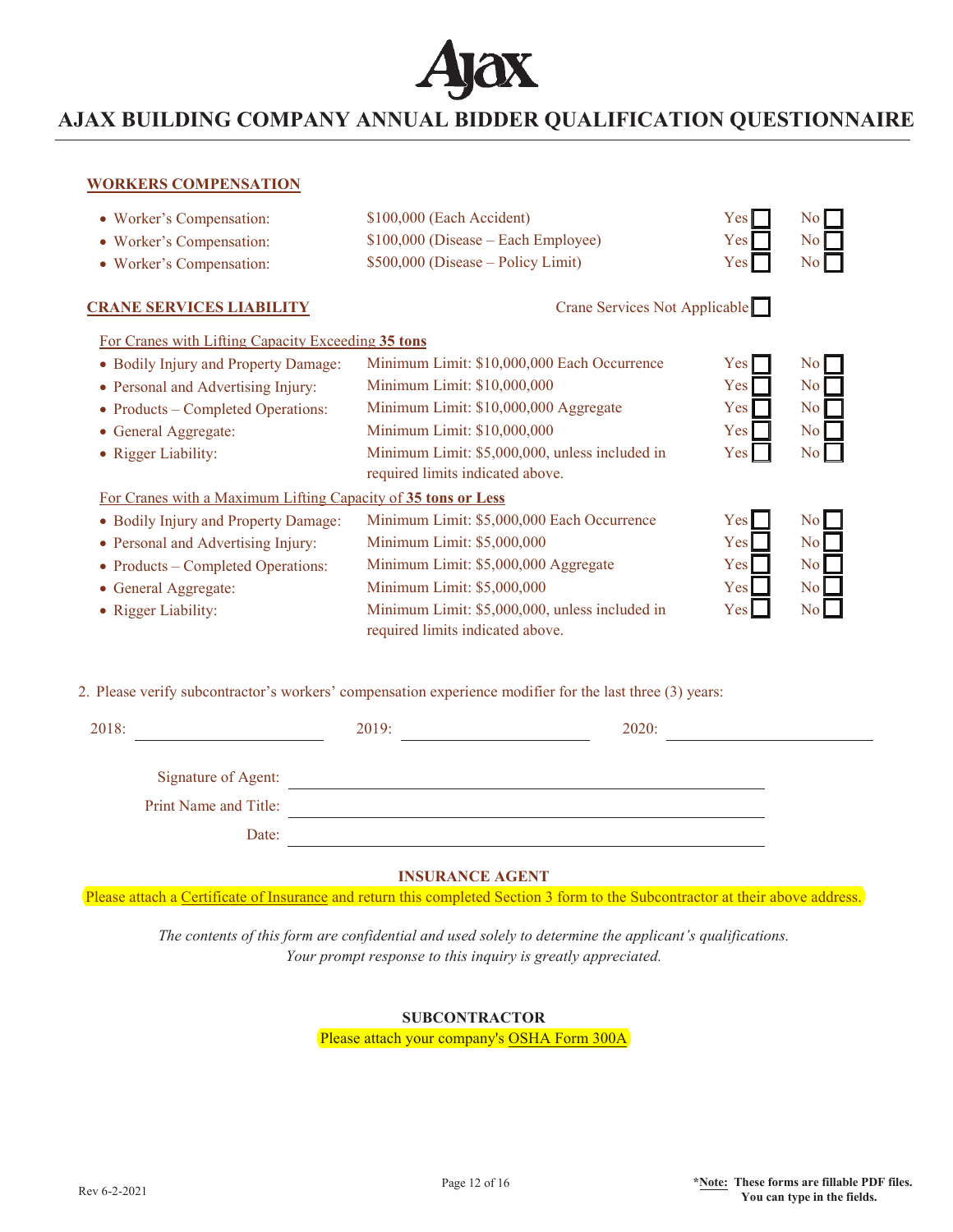

# **SECTION 4**

## **CONTRACTOR LICENSING & PERSONNEL**

|                                                                                     | <b>EXPIRATION DATE:</b> <i>(Attach copy of license to this Application)</i>                                                                                                                                                                    |
|-------------------------------------------------------------------------------------|------------------------------------------------------------------------------------------------------------------------------------------------------------------------------------------------------------------------------------------------|
|                                                                                     |                                                                                                                                                                                                                                                |
|                                                                                     | LICENSING BOARD: New York CONSUMER SERVICE SERVICE SERVICE SERVICE SERVICE SERVICE SERVICE SERVICE SERVICE SERVICE SERVICE SERVICE SERVICE SERVICE SERVICE SERVICE SERVICE SERVICE SERVICE SERVICE SERVICE SERVICE SERVICE SER                 |
|                                                                                     |                                                                                                                                                                                                                                                |
|                                                                                     |                                                                                                                                                                                                                                                |
|                                                                                     | <b>COMPANY'S PERSONNEL AND MANPOWER</b>                                                                                                                                                                                                        |
|                                                                                     | List names of key personnel in your organization. <b>Attach a resume or summary of experience for each person.</b>                                                                                                                             |
| (Name One)                                                                          | PROJECT EXECUTIVE:                                                                                                                                                                                                                             |
| (Name Three)                                                                        |                                                                                                                                                                                                                                                |
| (Name Three)                                                                        |                                                                                                                                                                                                                                                |
| of the quality and experience level of your current staff.                          | *Note: Ajax understands this is an annual pre-qualification process, and acknowledges that these individuals may or<br>may not be available for every project. However, the personnel identified above should be reflective and representative |
|                                                                                     | Indicate total number of full-time employees currently on your company's direct payroll:                                                                                                                                                       |
| Managers/Supervisors: _______________                                               |                                                                                                                                                                                                                                                |
|                                                                                     |                                                                                                                                                                                                                                                |
| Do you employ workers through an Employee Leasing Company?                          | If Yes, $\_\_\_\_\_\_\$<br>$\Box$ Yes $\Box$ No                                                                                                                                                                                                |
|                                                                                     | What percentage of work do you typically perform with your company's own forces?: __________                                                                                                                                                   |
| Will you subcontract any portions of the work on this project? $\Box$ Yes $\Box$ No |                                                                                                                                                                                                                                                |
| If Yes, which activity $(s)$ :                                                      |                                                                                                                                                                                                                                                |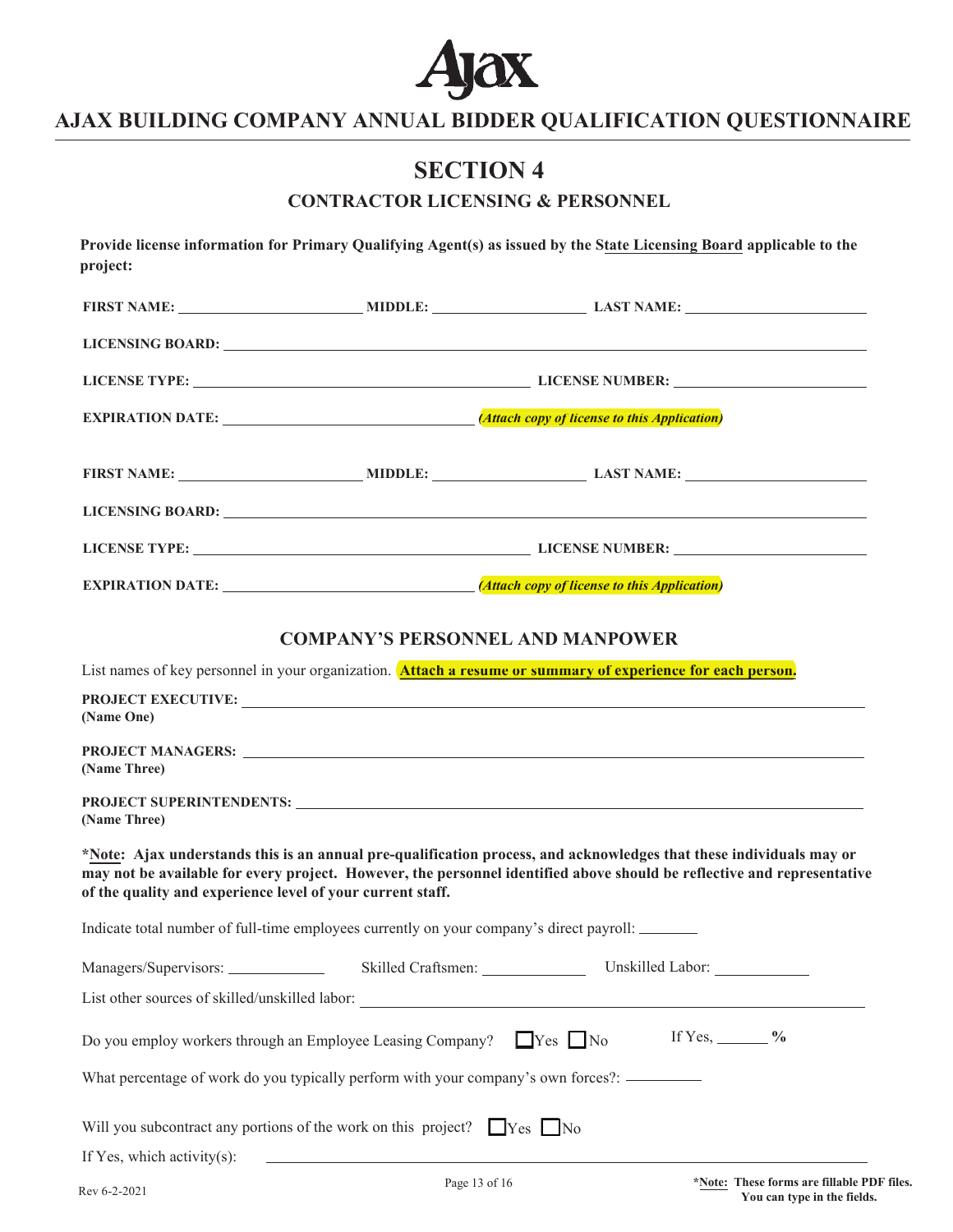

# **SECTION 5 BUILDING INFORMATION MODELING (BIM) EXPERIENCE & CAPABILITIES**

### **BIM CAPABILITIES**

Provide a brief description of your company's BIM capabilities.:

| Is BIM modeling standard procedure within your company for design, coordination, shop/fabrication drawings, installations,<br>etc? $\Box$ Yes $\Box$ No                                                                                                                                                                                      |
|----------------------------------------------------------------------------------------------------------------------------------------------------------------------------------------------------------------------------------------------------------------------------------------------------------------------------------------------|
| Are the BIM efforts of your company performed: □ In-house<br>$\Box$ Outsourced to a third party                                                                                                                                                                                                                                              |
| List the primary BIM software programs and version that are used by your company.: _________________                                                                                                                                                                                                                                         |
| Is your company sufficiently equipped with the necessary hardware, software and technologies to be an active participant (i.e.<br>ability to perform live updates to your BIM models) when attending BIM coordination meetings that are conducted at the<br>project site or other locations where mobility is required? $\Box$ Yes $\Box$ No |
| <b>BIM STAFF</b>                                                                                                                                                                                                                                                                                                                             |
| Number of BIM Manager(s): ________<br>Number of BIM Modelers/Technicians:                                                                                                                                                                                                                                                                    |
| Do your BIM Manager and BIM Technicians have sufficient and relevant experience with projects that are similar in size and<br>complexity to this project?<br>$\Box$ Yes $\Box$ No                                                                                                                                                            |
| <b>BIM EXPERIENCE</b>                                                                                                                                                                                                                                                                                                                        |
| How many active BIM projects does your company currently have underway (where BIM is being utilized by your company                                                                                                                                                                                                                          |
| for the design, coordination, shop/fabrication drawings and installation of your work?): _______                                                                                                                                                                                                                                             |
| How many BIM projects has your company completed within the past five (5) years (where BIM was utilized by your<br>company for the design, coordination, shop/fabrication drawings and installation of your work)?: _______                                                                                                                  |
| Any BIM projects similar to this project? $\Box$ Yes $\Box$ No                                                                                                                                                                                                                                                                               |
| If Yes, please provide a brief overview of the project and how BIM was utilized by your company on the project.:                                                                                                                                                                                                                             |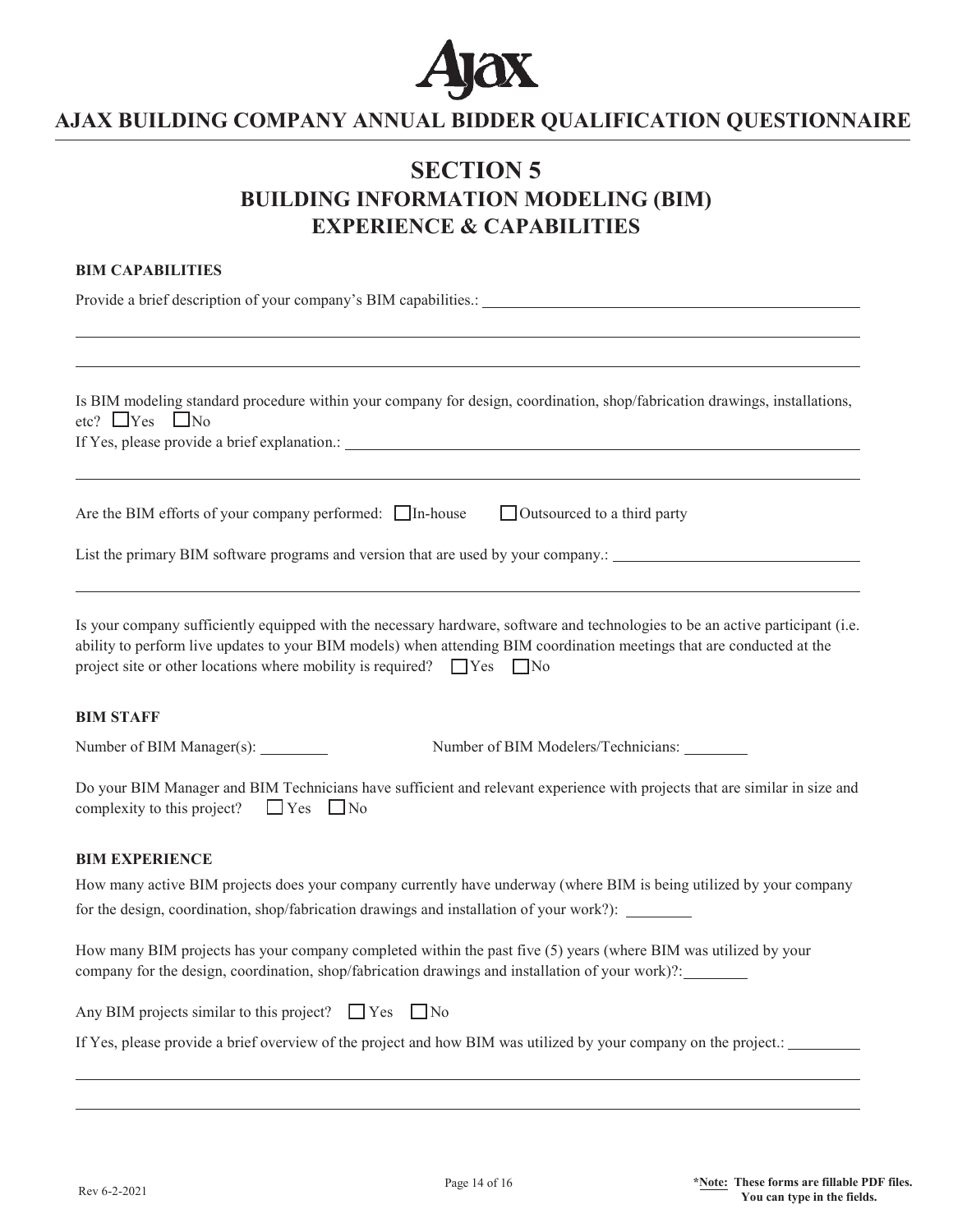

# **SECTION 6 FINANCIAL INFORMATION**

### **FORM W-9 FOR APPLICANT**

Applicant's TIN #:

Please submit a signed copy of your Company's form W-9 Taxpayer Identification Number and Certification.

### **FINANCIAL STATEMENT (Attach Financial Statement to this Questionaire)**

Please provide a financial statement for confidential review by Ajax Management. Include reasonably current data on the Company's general financial condition. An audited or consolidated financial statements is preferred.

## **I HEREBY CERTIFY THAT THE PRECEDING INFORMATION IS TRUE AND COMPLETE TO THE BEST OF MY KNOWLEDGE:**

|                                                         | (By an Authorized Person or Company Officer) |
|---------------------------------------------------------|----------------------------------------------|
|                                                         |                                              |
| PRINT NAME AND TITLE:                                   | DATE:                                        |
| <b>TYPE OF FIRM:</b> Corporation Partnership LLC Other: |                                              |